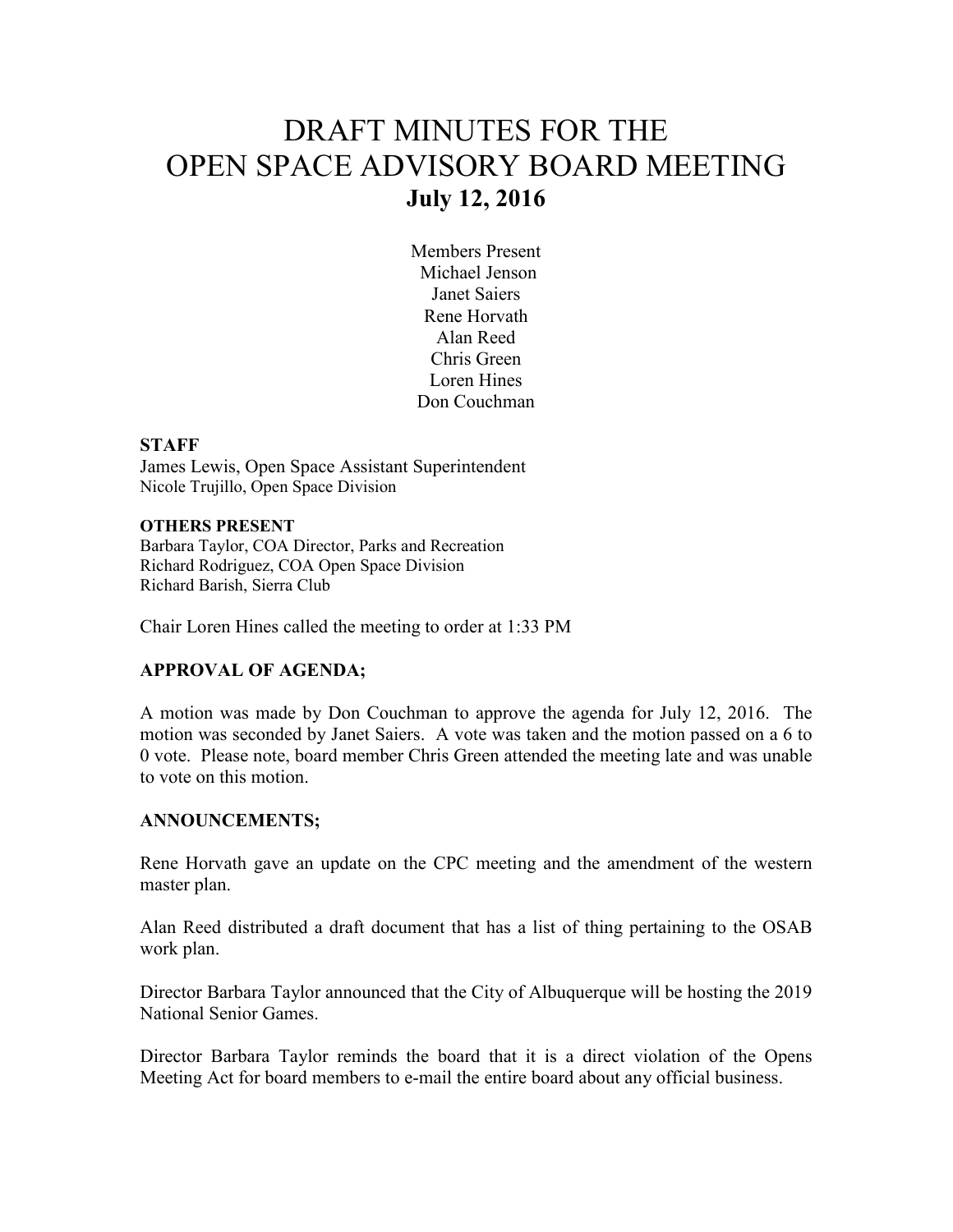Don Couchman announced that he would like to add to the agenda for July 26, 2016 a topic to read Discussion: Other ways to promote Open Space.

# **REAL PROPERTY REPORT:**

#### **a. Exchange Lands in Edgewood;**

Don Britt stated that he has no response from the State Land Office other than what he reported at the June 28, 2016 OSAB meeting.

## **b. 20% to the Albuquerque Academy Update;**

 Don Britt gave a presentation on the history of the Land Exchange and why the City owes the Albuquerque Academy 20% of any of the trade lands sold or retained by the City of Albuquerque. After some discussion by the board, it was determined to list this as an action item for the July 26, 2016 meeting so the board can re-affirm the action taken by the OSAB in 1988.

Alan Reed wanted to remind the board that if they decide to retain any properties, it takes away potential money from the trust fund. The properties that the City of Albuquerque would like to retain are the most profitable properties.

James Lewis stated that he will get the Resource management plan for Juan Tomas for the July 26, 2016 meeting.

# **ACTION: SUB COMMITTEE REPORTS COMMENTS/RECOMMENDATIONS ON THE COMP PLAN;**

After some discussion by the board, a motion was made by Janet Saiers to approve A,B,C,D,F,G and H as recorded in the handout. The motion was seconded by Alan Reed. A vote was taken and the motion passed on a 7 to 0 vote.

A motion was made by Don Couchman to exclude E and to accept the original wording in the document. The motion was seconded by Michael Jensen. A vote was taken and the motion failed on a 4 to 3 vote.

A motion was made by Janet Saiers to approve the original language in the handout for letter E. After some discussion by the board, the motion was amended by Don Couchman to replace the first sentence in the body of the chapter 10 document and remove the last sentence. The amended motion was seconded by Chris Green. A vote was taken and the amended motion failed on a 4 to 3 vote.

A motion was made by Janet Saiers to approve the original language in the handout for letter E. The motion was seconded by Alan Reed. A vote was taken and the motion passed on a 4 to 3 vote.